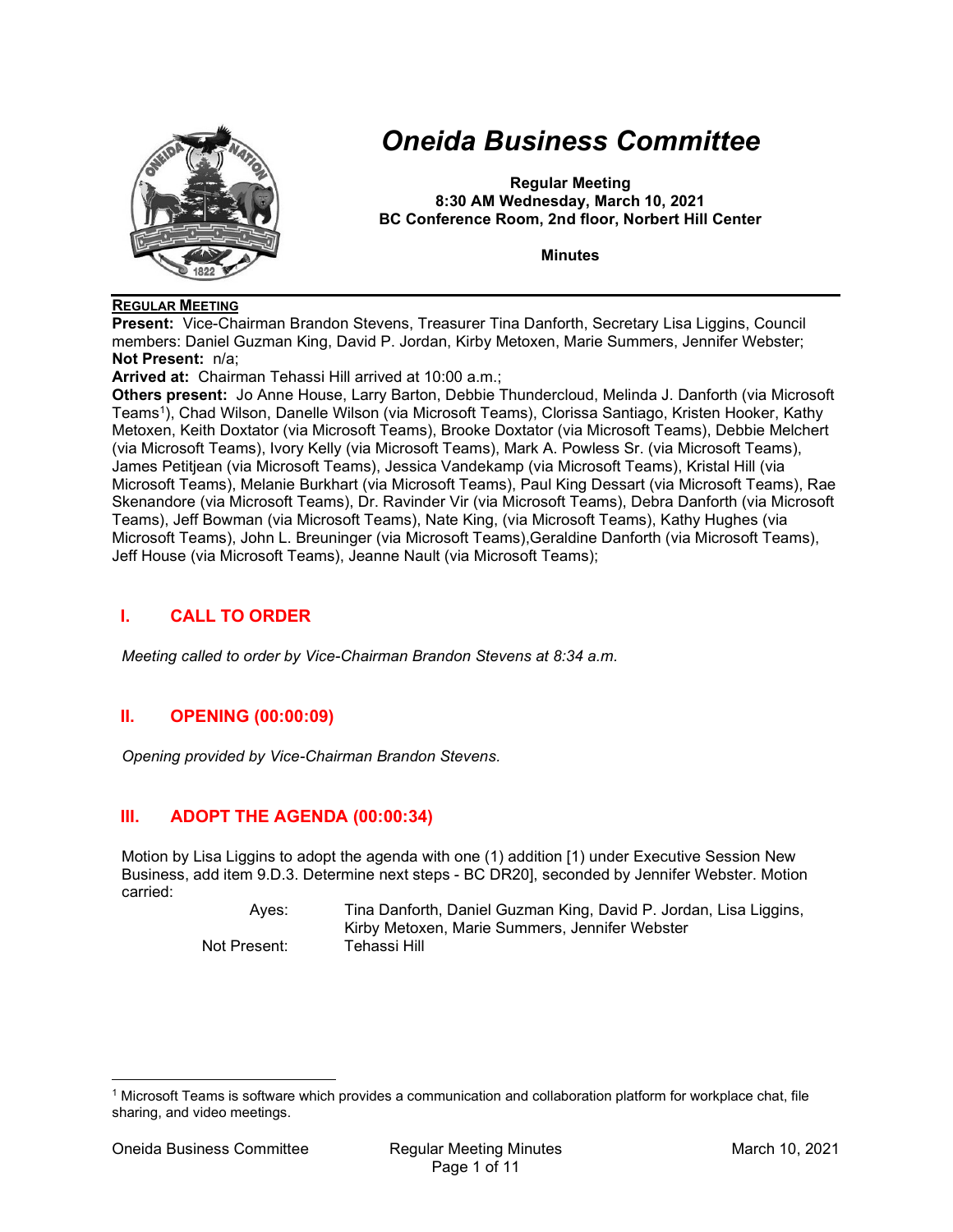# IV. MINUTES

A. Approve the February 24, 2021, regular Business Committee meeting minutes (00:01:15)

Sponsor: Lisa Liggins, Secretary

Motion by Jennifer Webster to approve the February 24, 2021, regular Business Committee meeting minutes, seconded by Marie Summers. Motion carried:

 Ayes: Tina Danforth, Daniel Guzman King, Lisa Liggins, Kirby Metoxen, Marie Summers, Jennifer Webster Abstained: David P. Jordan Not Present: Tehassi Hill

# V. RESOLUTIONS

A. Adopt resolution entitled Amendments to the Emergency Management and Homeland Security Law (00:01:57) Sponsor: David P. Jordan, Councilman

Motion by Lisa Liggins to adopt resolution 03-10-21-A Amendments to the Emergency Management and Homeland Security Law with one (1) change [1) in line 129, change date to March 10, 2021], seconded by Jennifer Webster. Motion carried:

| Ayes:        | Tina Danforth, Daniel Guzman King, David P. Jordan, Lisa Liggins, |
|--------------|-------------------------------------------------------------------|
|              | Kirby Metoxen, Marie Summers, Jennifer Webster                    |
| Not Present: | Tehassi Hill                                                      |

## B. Adopt resolution entitled Emergency Management Law Citation Schedule (00:09:24)

Sponsor: David P. Jordan, Councilman

Motion by David P. Jordan to adopt resolution 03-10-21-B Emergency Management Law Citation Schedule with two (2) changes [1) in line13, insert the appropriate resolution number; and 2) in line 42, change date to March 10, 2021], seconded by Jennifer Webster. Motion carried:

 Ayes: Tina Danforth, Daniel Guzman King, David P. Jordan, Lisa Liggins, Kirby Metoxen, Marie Summers, Jennifer Webster Not Present:

C. Adopt resolution entitled Amendments to the Community Support Fund Law (00:11:15)

Sponsor: David P. Jordan, Councilman

Motion by Jennifer Webster to adopt resolution 03-10-21-C Amendments to the Community Support Fund Law, seconded by Kirby Metoxen. Motion carried:

| Aves:        | Tina Danforth, Daniel Guzman King, David P. Jordan, Lisa Liggins, |
|--------------|-------------------------------------------------------------------|
|              | Kirby Metoxen, Marie Summers, Jennifer Webster                    |
| Not Present: | Tehassi Hill                                                      |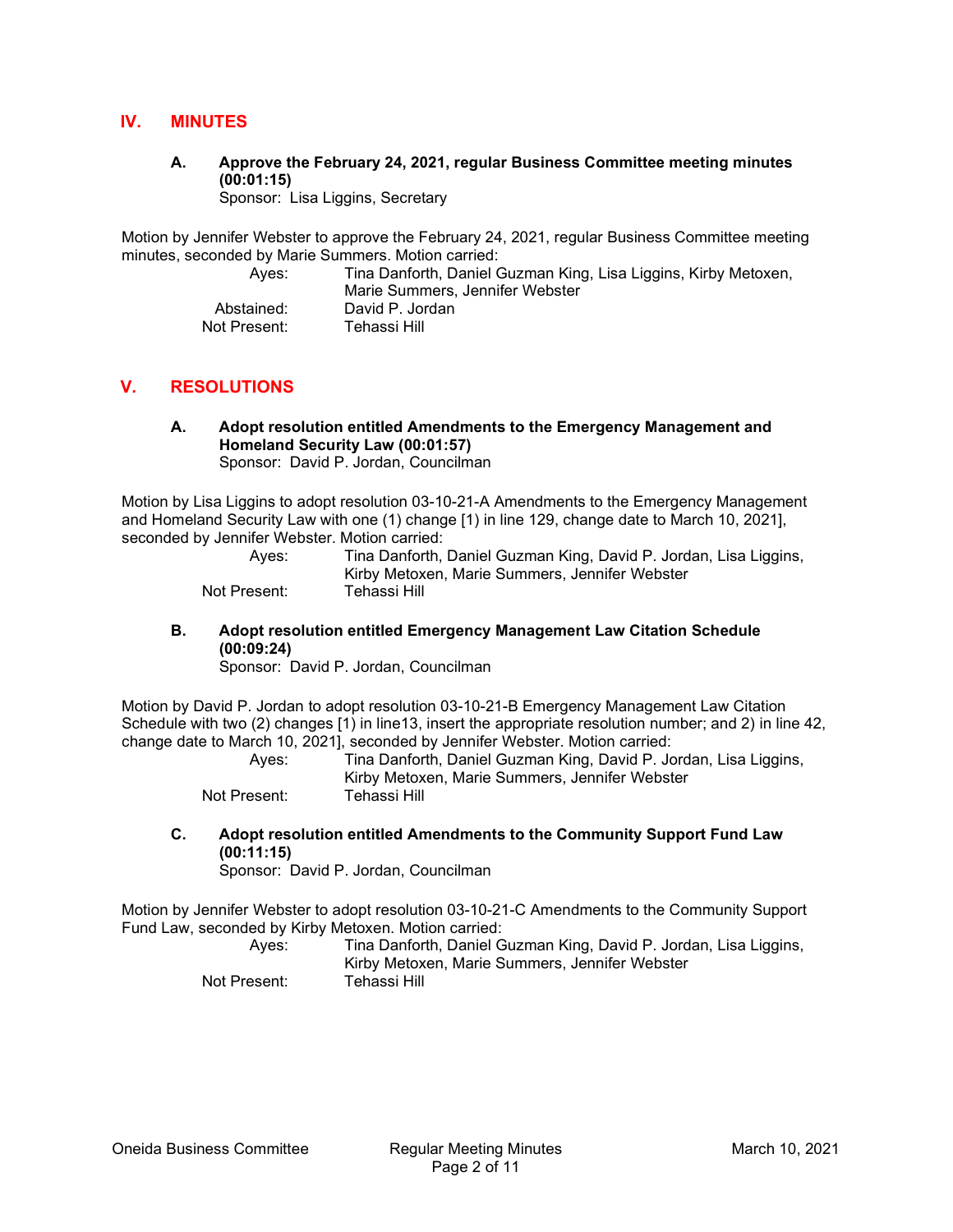### D. Adopt resolution entitled Extension of Declaration of Public Health State of Emergency Until April 12, 2021 (00:17:17) Sponsor: Tehassi Hill, Chairman

Motion by Lisa Liggins to adopt resolution 03-10-21-D Extension of Declaration of Public Health State of Emergency Until May 12, 2021, with one (1) change [1) in line 63, change date to May 12, 2021], seconded by Jennifer Webster. Motion carried:

| Aves:        | Daniel Guzman King, David P. Jordan, Lisa Liggins, Kirby Metoxen,<br>Jennifer Webster |
|--------------|---------------------------------------------------------------------------------------|
| Opposed:     | Marie Summers                                                                         |
| Abstained:   | Tina Danforth                                                                         |
| Not Present: | Tehassi Hill I                                                                        |
|              |                                                                                       |

Motion by Lisa Liggins to send the discussion regarding all the COVID-19 Core Decision Making Team declarations and all Business Committee resolutions regarding the COVID-19 pandemic to a special BC work session scheduled by the Secretary, seconded by Kirby Metoxen. Motion carried:

| Aves:        | Tina Danforth, Daniel Guzman King, David P. Jordan, Lisa Liggins, |
|--------------|-------------------------------------------------------------------|
|              | Kirby Metoxen, Marie Summers, Jennifer Webster                    |
| Not Present: | Tehassi Hill                                                      |

Motion by Lisa Liggins to direct the Project Coordinator and the General Manager to bring forward a study on the organizational chart and any plans the closed areas have for possible reopening and to bring back a report to the March 24, 2021 regular BC meeting, seconded by Jennifer Webster. Motion carried:

> Ayes: Tina Danforth, Daniel Guzman King, David P. Jordan, Lisa Liggins, Kirby Metoxen, Marie Summers, Jennifer Webster Not Present: Tehassi Hill

# VI. STANDING COMMITTEES

# A. LEGISLATIVE OPERATING COMMITTEE

1. Accept the February 17, 2021, regular Legislative Operating Committee meeting minutes (00:30:05) Sponsor: David P. Jordan, Councilman

Motion by Jennifer Webster to accept the February 17, 2021, regular Legislative Operating Committee meeting minutes, seconded by Lisa Liggins. Motion carried:

| Ayes:        | Tina Danforth, Daniel Guzman King, David P. Jordan, Lisa Liggins,<br>Kirby Metoxen, Marie Summers, Jennifer Webster |
|--------------|---------------------------------------------------------------------------------------------------------------------|
| Not Present: | Tehassi Hill                                                                                                        |

2. Approve the Oneida Trust Enrollment Committee (OTEC) Bylaws amendments (00:30:05)

Sponsor: David P. Jordan, Councilman

Motion by Jennifer Webster to defer the Oneida Trust Enrollment Committee (OTEC) Bylaws amendments until after the (BC) joint meeting with OTEC, seconded by Lisa Liggins. Motion carried: Ayes: Tina Danforth, Daniel Guzman King, David P. Jordan, Lisa Liggins,

Kirby Metoxen, Marie Summers, Jennifer Webster

Not Present: Tehassi Hill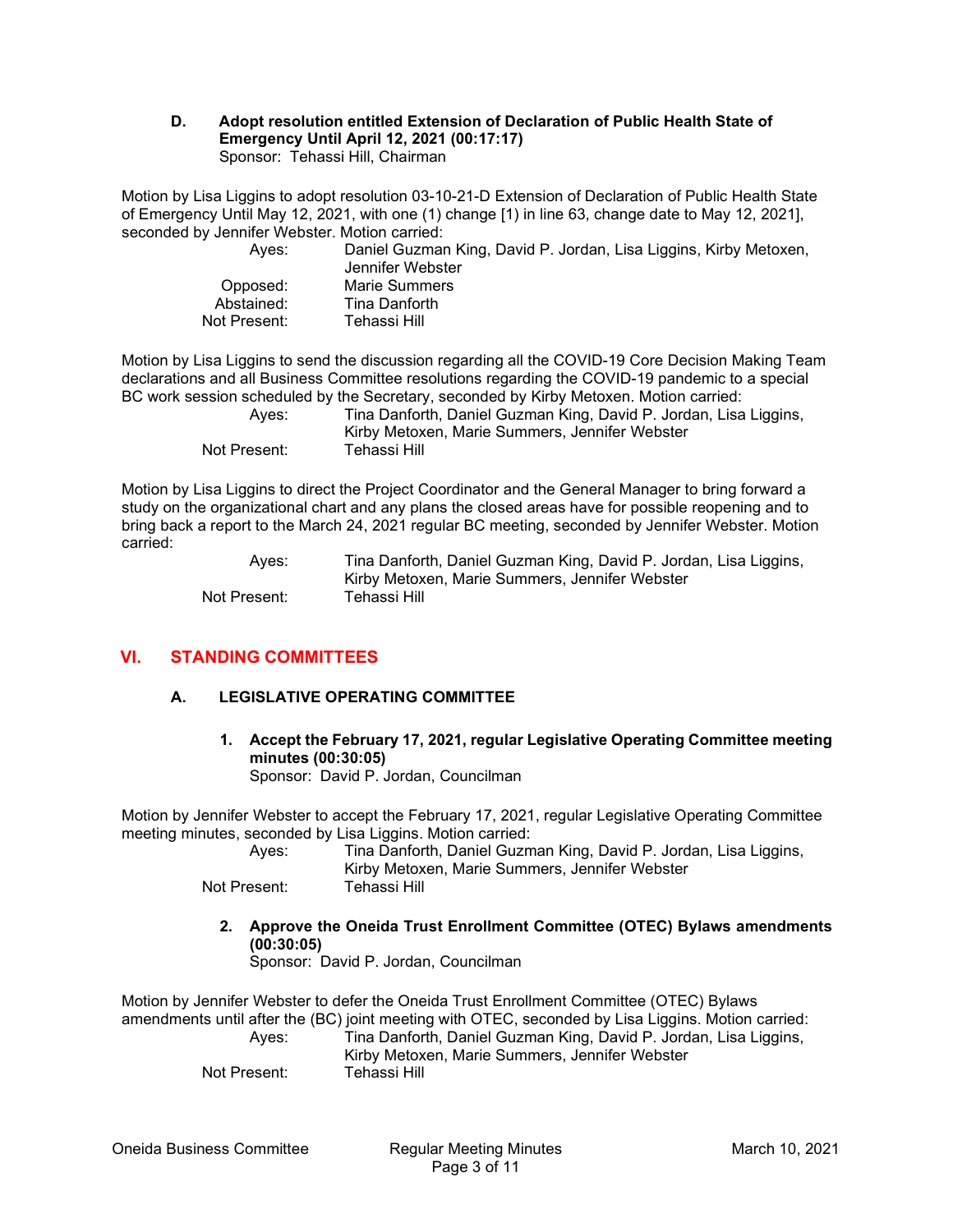Treasurer Tina Danforth left at 9:37 a.m.

Councilman Daniel Guzman King left at 9:37 a.m.

## VII. NEW BUSINESS

A. Post one (1) vacancy - Oneida Police Commission (01:00:47) Sponsor: Lisa Liggins, Secretary

Motion by Lisa Liggins to post one (1) vacancy for the Oneida Police Commission, seconded by Kirby Metoxen. Motion carried:

| Aves:        | David P. Jordan, Lisa Liggins, Kirby Metoxen, Marie Summers, |
|--------------|--------------------------------------------------------------|
|              | Jennifer Webster                                             |
| Not Present: | Tina Danforth, Tehassi Hill, Daniel Guzman King              |

B. Authorize the use of stories from the Wisconsin Oneida Language Preservation Project by Dr. Wendi Sierra for the purposes of creating interactive narratives to teach vocabulary words in Oneida (00:01:15) Sponsor: Jo Anne House, Chief Counsel

Councilman Daniel Guzman King returned at 9:41 a.m.

Motion by Jennifer Webster to authorize the use of stories from the Wisconsin Oneida Language Preservation Project by Dr. Wendi Sierra for the purposes of creating interactive narratives to teach vocabulary words in Oneida, seconded by Lisa Liggins. Motion carried:

 Ayes: David P. Jordan, Lisa Liggins, Kirby Metoxen, Marie Summers, Jennifer Webster Not Present: Tina Danforth, Tehassi Hill

Treasurer Tina Danforth returned at 9:42 a.m.

C. Accept the recommendation to approve of documentary film request regarding Applefest (01:02:57)

Sponsor: Jo Anne House, Chief Counsel

Motion by Lisa Liggins to approve Tsanavi Spoonhunter to film her proposed documentary "Holder of the Sky" on the Oneida Reservation and to require that any final version of the documentary be reviewed by the Oneida Law Office to ensure the accuracy of legal concepts presented in the documentary, seconded by Marie Summers. Motion carried:

 Ayes: Tina Danforth, Daniel Guzman King, David P. Jordan, Lisa Liggins, Kirby Metoxen, Marie Summers, Jennifer Webster Not Present: Tehassi Hill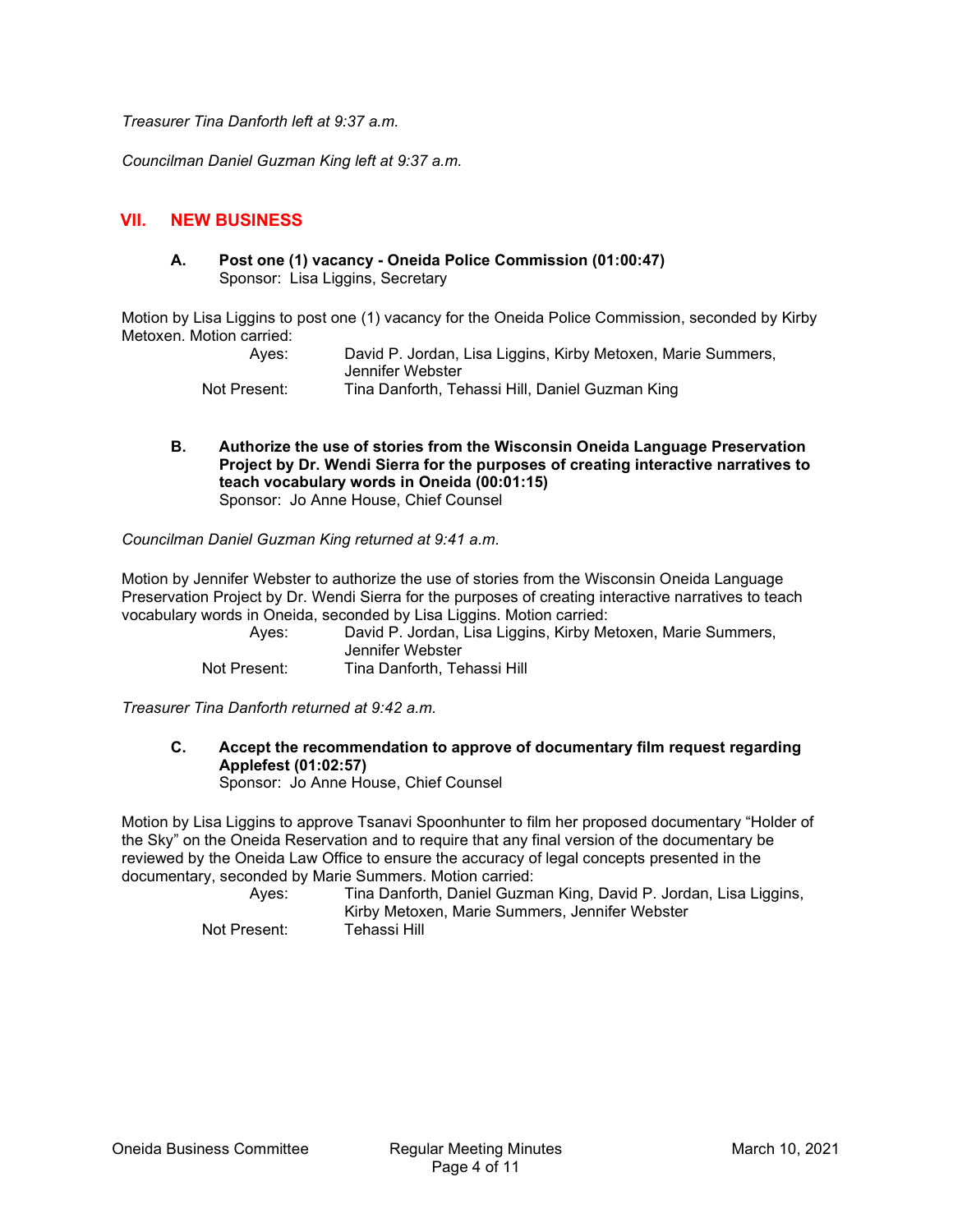D. Determine next steps regarding the Oneida Airport Hotel Corporation resolution number 02-24-21 A Resolution to Approve Amendment of Bylaws (01:06:50); (01:21:29)

Sponsor: Kathy Hughes, Chairwoman/Oneida Airport Hotel Corporation

Motion by Lisa Liggins to defer Oneida Airport Hotel Corporation resolution number 02-24-21 A Resolution to Approve Amendment of Bylaws until after executive session, seconded by Tina Danforth. Motion carried:

 Ayes: Tina Danforth, Daniel Guzman King, David P. Jordan, Lisa Liggins, Kirby Metoxen, Marie Summers, Jennifer Webster Not Present: Tehassi Hill

Item VII.E. was addressed next.

Motion by Lisa Liggins to direct the Business Committee liaisons to the Oneida Airport Hotel Corporation to bring a BC resolution for the proposed amendments to the OAHC Bylaws to the March 24, 2021 regular BC meeting, seconded by Jennifer Webster. Motion carried:

| Aves:        | Tina Danforth, Daniel Guzman King, David P. Jordan, Lisa Liggins, |
|--------------|-------------------------------------------------------------------|
|              | Brandon Stevens, Marie Summers, Jennifer Webster                  |
| Not Present: | Kirby Metoxen                                                     |

Item IX.A.1. was addressed next.

E. Review the Gaming Machines Chapter 5 Minimum Internal Controls and determine appropriate next steps (01:14:07)

Sponsor: Mark A. Powless Sr., Chairman/Oneida Gaming Commission

Motion by Lisa Liggins to accept the notice of the Oneida Gaming Minimum Internal Controls (OGMIC) for Chapter 5 Gaming Machines approved by the Oneida Gaming Commission (OGC) on February 26, 2021 and to direct notice to the OGC there are no requested revisions under §501.6-14(d), seconded by Marie Summers. Motion carried:

| Ayes: | Tina Danforth, Daniel Guzman King, David P. Jordan, Lisa Liggins, |
|-------|-------------------------------------------------------------------|
|       | Kirby Metoxen, Marie Summers, Jennifer Webster                    |

Not Present: Tehassi Hill

F. Review the Controlled Keys Chapter 3 Minimum Internal Controls and determine appropriate next steps (01:16:40)

Sponsor: Mark A. Powless Sr., Chairman/Oneida Gaming Commission

Motion by Lisa Liggins to accept the notice of the Oneida Gaming Minimum Internal Controls (OGMIC) for Chapter 3 Controlled Keys approved by the Oneida Gaming Commission (OGC) on February 26, 2021 and to direct notice to the OGC there are no requested revisions under §501.6-14(d), seconded by Jennifer Webster. Motion carried:

| Aves:        | Tina Danforth, Daniel Guzman King, David P. Jordan, Lisa Liggins, |
|--------------|-------------------------------------------------------------------|
|              | Kirby Metoxen, Marie Summers, Jennifer Webster                    |
| Not Present: | Tehassi Hill                                                      |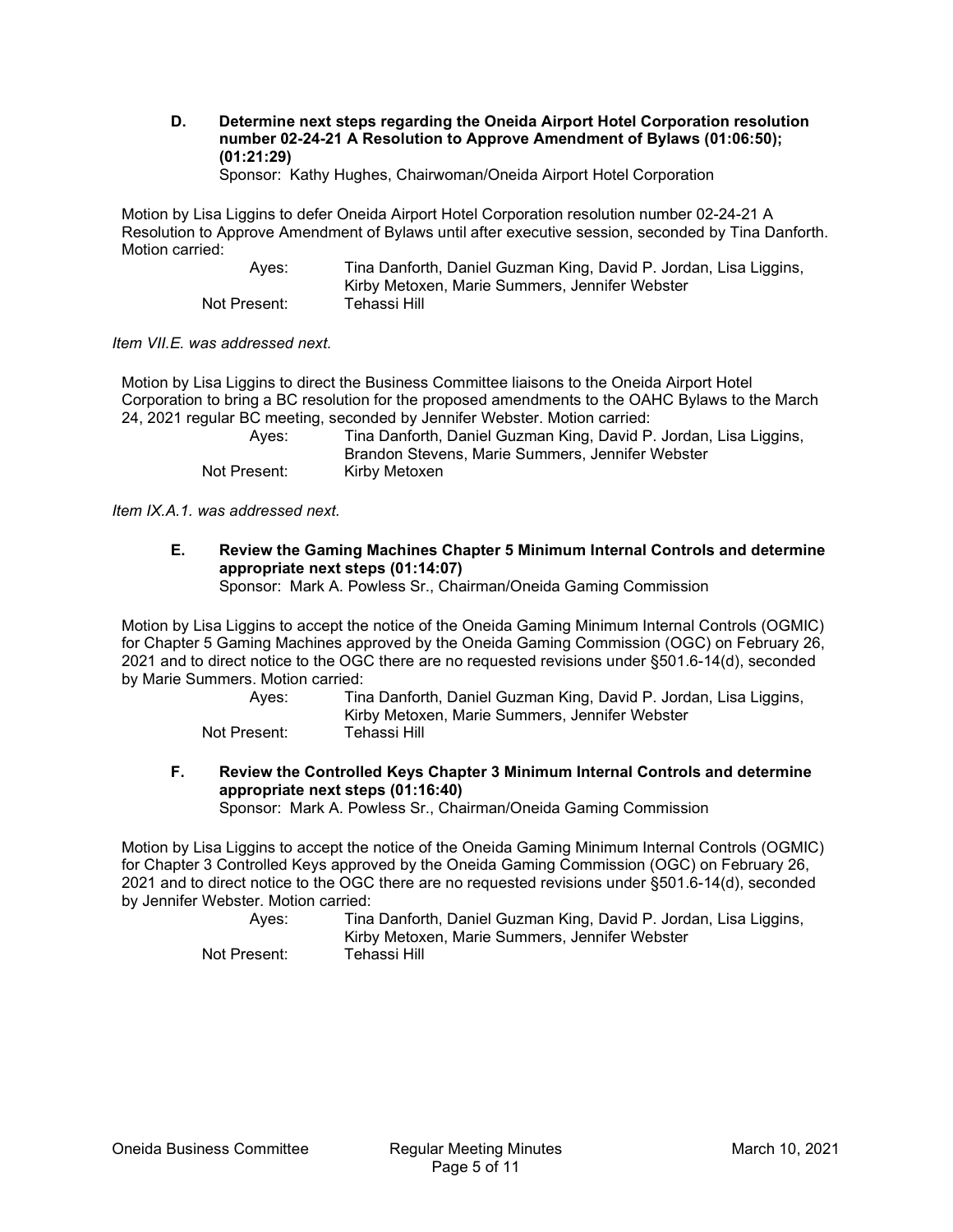## VIII. REPORTS

### A. CORPORATE BOARDS

1. Accept the Bay Bancorporation Inc. FY-2021 1st quarter report (01:19:10) Sponsor: Jeff Bowman, President/Bay Bank

Motion by Lisa Liggins to accept the Bay Bancorporation Inc. FY-2021 1st quarter report, seconded by David P. Jordan. Motion carried:

| Ayes:        | Tina Danforth, Daniel Guzman King, David P. Jordan, Lisa Liggins, |
|--------------|-------------------------------------------------------------------|
|              | Kirby Metoxen, Marie Summers, Jennifer Webster                    |
| Not Present: | Tehassi Hill                                                      |

2. Accept the Oneida ESC Group, LLC FY-2021 1st quarter report (01:19:32) Sponsor: John L. Breuninger, Chairman/Oneida ESC Group, LLC

Motion by Lisa Liggins to accept the Oneida ESC Group, LLC FY-2021 1st quarter report, seconded by Marie Summers. Motion carried:

| Aves:        | Tina Danforth, Daniel Guzman King, David P. Jordan, Lisa Liggins, |
|--------------|-------------------------------------------------------------------|
|              | Kirby Metoxen, Marie Summers, Jennifer Webster                    |
| Not Present: | Tehassi Hill                                                      |

3. Accept the Oneida Airport Hotel Corporation FY-2021 1st quarter report (01:20:18)

Sponsor: Kathy Hughes, Chairwoman/Oneida Airport Hotel Corporation

Motion by Lisa Liggins to accept the Oneida Airport Hotel Corporation FY-2021 1<sup>st</sup> quarter report, seconded by Kirby Metoxen. Motion carried:

| Ayes:        | Tina Danforth, Daniel Guzman King, David P. Jordan, Lisa Liggins, |
|--------------|-------------------------------------------------------------------|
|              | Kirby Metoxen, Marie Summers, Jennifer Webster                    |
| Not Procont: | Tahaeei Hill I                                                    |

Not Present: Tehassi Hill

#### 4. Accept the Oneida Golf Enterprise FY-2021 1st quarter report (01:20:18) Sponsor: James Petitjean, Agent/Oneida Golf Enterprise

Motion by Lisa Liggins to accept the Oneida Golf Enterprise FY-2021 1st quarter report, seconded by David P. Jordan. Motion carried:

> Ayes: Tina Danforth, Daniel Guzman King, David P. Jordan, Lisa Liggins, Kirby Metoxen, Marie Summers, Jennifer Webster Not Present: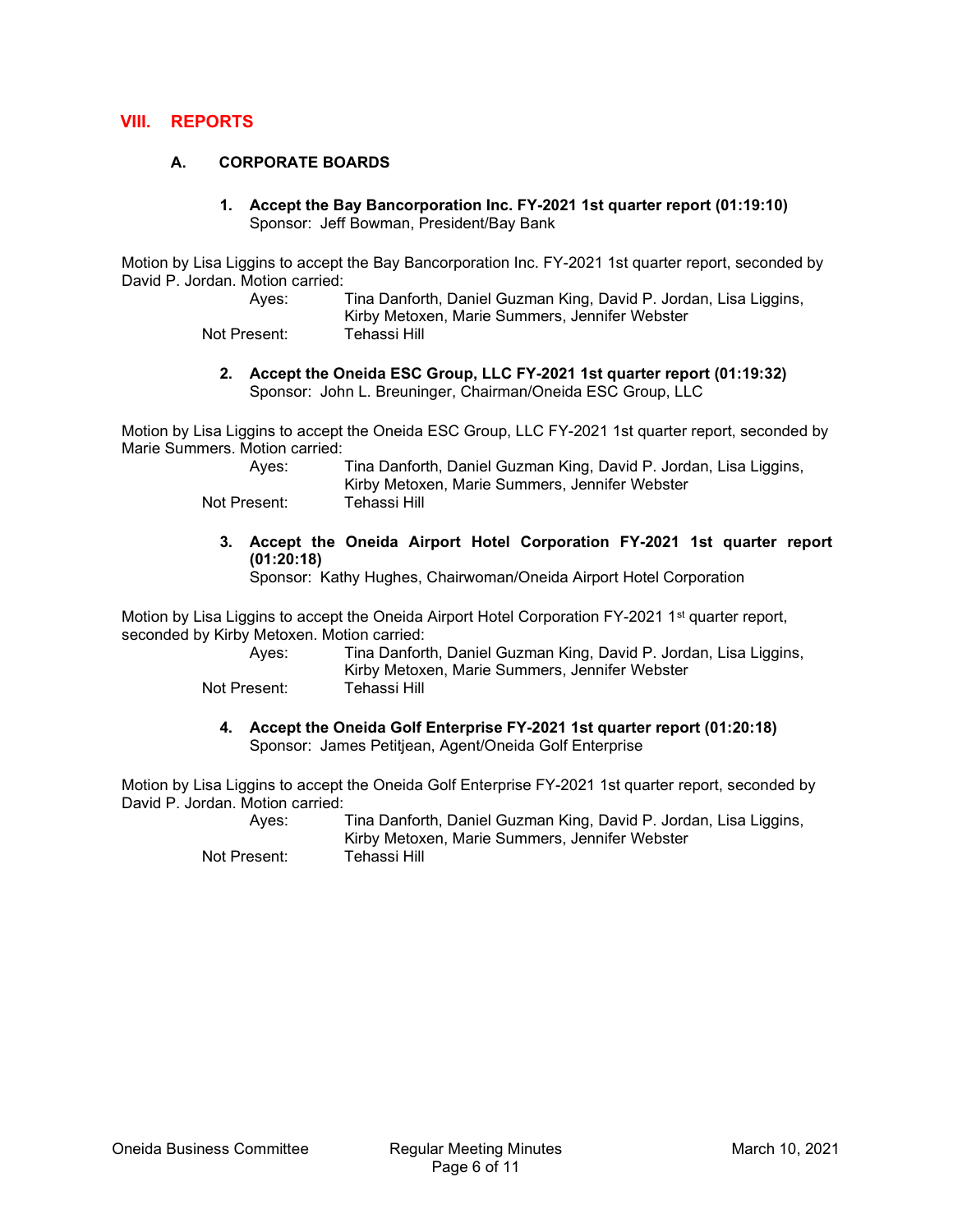# IX. EXECUTIVE SESSION (01:20:53)

Motion by David P. Jordan to go into executive session at 9:57 a.m., seconded by Marie Summers. Motion carried:

> Ayes: Tina Danforth, Daniel Guzman King, David P. Jordan, Lisa Liggins, Kirby Metoxen, Marie Summers, Jennifer Webster Not Present:

Chairman Tehassi Hill arrived at 10:00 a.m. and assumed the resumed the role of the Chair.

The Oneida Business Committee, by consensus recessed at 12:14 p.m. to 1:45 p.m.

Chairman Tehassi Hill called the meeting to order at 1:48 p.m.

#### Roll call for the record:

Present: Treasurer Tina Danforth; Chairman Tehassi Hill; Councilman Daniel Guzman King; Councilman David P. Jordan; Secretary Lisa Liggins; Councilman Kirby Metoxen; Vice-Chairman Brandon Stevens; Council Member Marie Summers; Councilwoman Jennifer Webster;

Councilman Kirby Metoxen left 4:00 p.m.

Motion by David P. Jordan to come out of executive session at 4:03 p.m., seconded by Marie Summers. Motion carried:

| Aves:        | Tina Danforth, Daniel Guzman King, David P. Jordan, Lisa Liggins, |
|--------------|-------------------------------------------------------------------|
|              | Brandon Stevens, Marie Summers, Jennifer Webster                  |
| Not Present: | Kirby Metoxen                                                     |

Item VII.D. was re-addressed next.

#### A. REPORTS

1. Accept the Bay Bancorporation Inc. FY-2021 1st quarter executive report (01:20:35)

Sponsor: Jeff Bowman, President/Bay Bank

Motion by David P. Jordan to accept the Bay Bancorporation Inc. FY-2021 1st quarter executive report, seconded by Jennifer Webster. Motion carried:

 Ayes: Tina Danforth, Daniel Guzman King, David P. Jordan, Lisa Liggins, Brandon Stevens, Marie Summers, Jennifer Webster

Not Present: Kirby Metoxen

2. Accept the Oneida ESC Group, LLC FY-2021 1st quarter executive report (01:20:54)

Sponsor: John L. Breuninger, Chairman/Oneida ESC Group, LLC

Motion by David P. Jordan to accept the Oneida ESC Group, LLC FY-2021 1st quarter executive report, seconded by Brandon Stevens. Motion carried: Ayes: Tina Danforth, Daniel Guzman King, David P. Jordan, Lisa Liggins,

Brandon Stevens, Marie Summers, Jennifer Webster

Not Present: Kirby Metoxen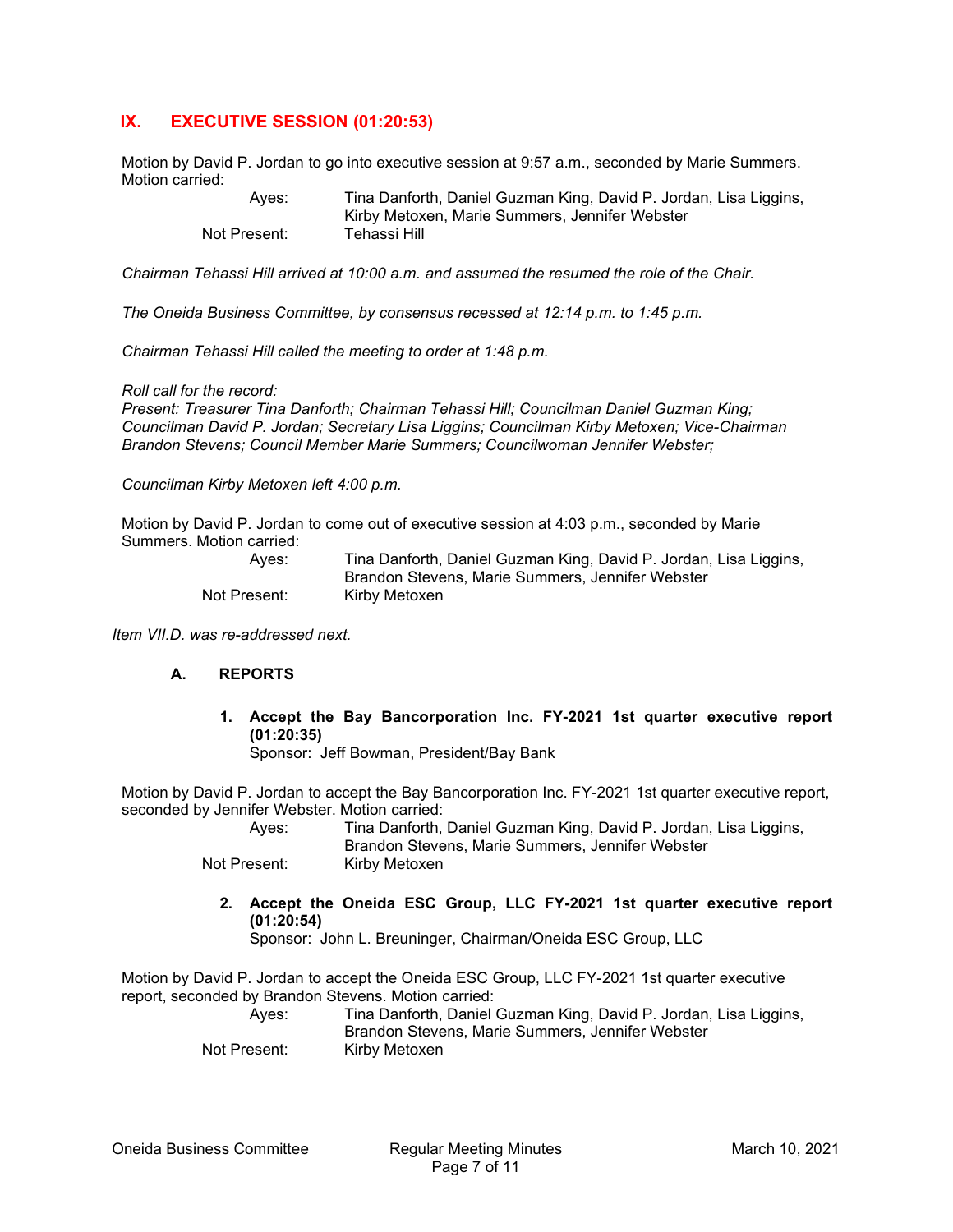3. Accept the Oneida Airport Hotel Corporation FY-2021 1st quarter executive report (01:21:10)

Sponsor: Kathy Hughes, Chairwoman/Oneida Airport Corporation

Motion by Jennifer Webster to accept the Oneida Airport Hotel Corporation FY-2021 1st quarter executive report, seconded by Marie Summers. Motion carried:

| Ayes:        | Tina Danforth, Daniel Guzman King, David P. Jordan, Lisa Liggins, |
|--------------|-------------------------------------------------------------------|
|              | Brandon Stevens, Marie Summers, Jennifer Webster                  |
| Not Present: | Kirby Metoxen                                                     |

4. Accept the Oneida Golf Enterprise FY-2021 1st quarter executive report (01:21:30)

Sponsor: James Petitjean, Agent/Oneida Golf Enterprise

Motion by David P. Jordan to accept the Oneida Golf Enterprise FY-2021 1st quarter executive report, seconded by Marie Summers. Motion carried:

| Aves:        | Tina Danforth, Daniel Guzman King, David P. Jordan, Lisa Liggins, |
|--------------|-------------------------------------------------------------------|
|              | Brandon Stevens, Marie Summers, Jennifer Webster                  |
| Not Present: | Kirby Metoxen                                                     |

5. Accept the Chief Counsel report (01:21:50)

Sponsor: Jo Anne House, Chief Counsel

Motion by Lisa Liggins to accept the Chief Counsel report, seconded by Jennifer Webster. Motion carried:

 Ayes: Tina Danforth, Daniel Guzman King, David P. Jordan, Lisa Liggins, Brandon Stevens, Marie Summers, Jennifer Webster Not Present: Kirby Metoxen

6. Accept the General Manager report (01:22:07)

Sponsor: Debbie Thundercloud, General Manager

Motion by David P. Jordan to accept the General Manager report, seconded by Lisa Liggins. Motion carried:

| Aves:        | Tina Danforth, Daniel Guzman King, David P. Jordan, Lisa Liggins, |
|--------------|-------------------------------------------------------------------|
|              | Brandon Stevens, Marie Summers, Jennifer Webster                  |
| Not Present: | Kirby Metoxen                                                     |

Motion by Lisa Liggins to direct Chief Counsel and the General Manager to provide the three (3) requested pieces of correspondence as noted in the memorandum dated March 10, 2021, seconded by Marie Summers. Motion carried:

 Ayes: Tina Danforth, Daniel Guzman King, David P. Jordan, Lisa Liggins, Brandon Stevens, Marie Summers, Jennifer Webster Not Present: Kirby Metoxen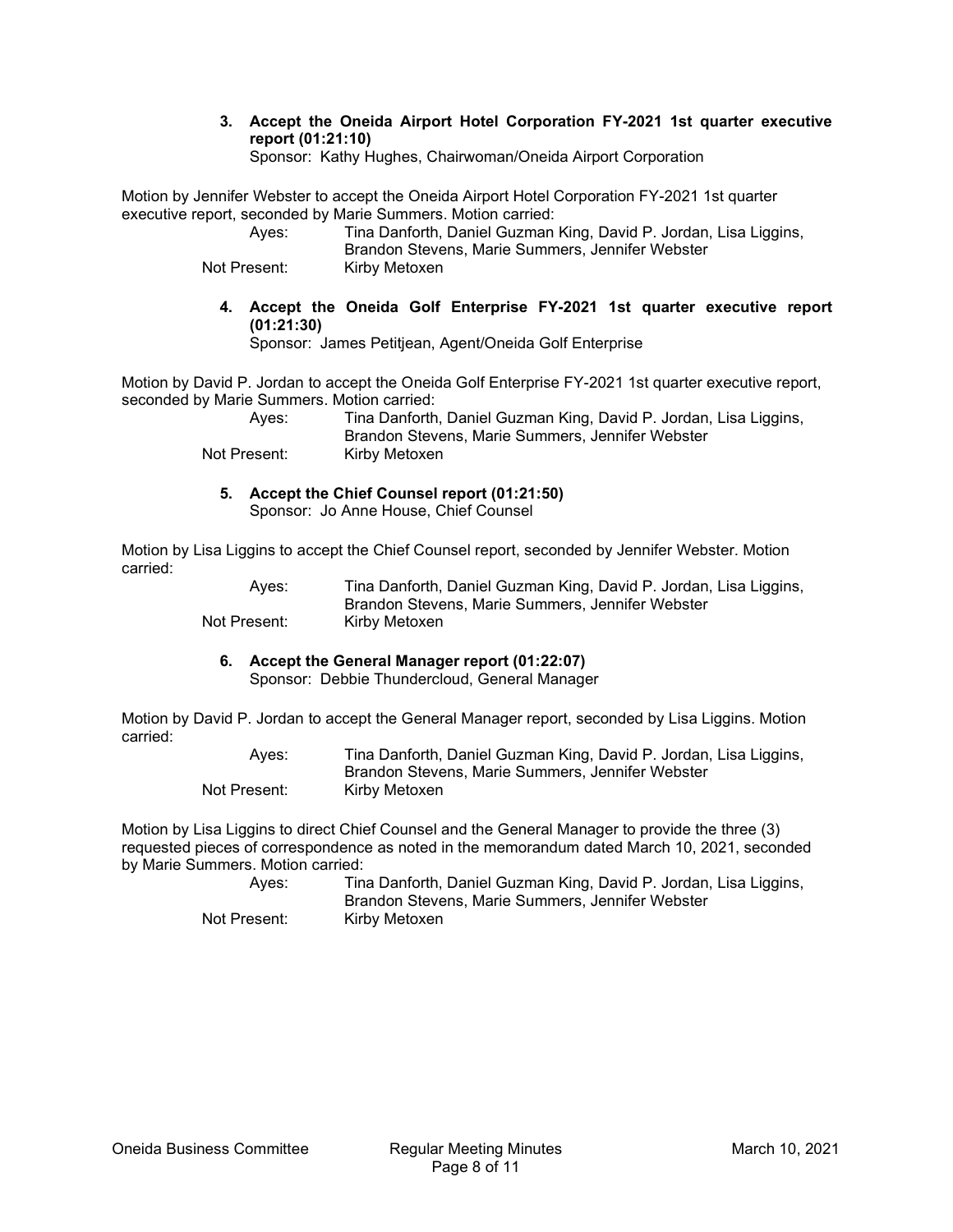## B. AUDIT COMMITTEE

1. Accept the January 21, 2021, regular Audit Committee meeting minutes (01:22:43)

Sponsor: David P. Jordan, Councilman

Motion by Jennifer Webster to accept the January 21, 2021, regular Audit Committee meeting minutes, seconded by Marie Summers. Motion carried:

 Ayes: Tina Danforth, Daniel Guzman King, David P. Jordan, Lisa Liggins, Brandon Stevens, Marie Summers, Jennifer Webster

Not Present: Kirby Metoxen

2. Accept the Cultural Heritage performance assurance audit and lift the confidentiality requirement (01:23:02)

Sponsor: David P. Jordan, Councilman

Motion by Jennifer Webster to accept the Cultural Heritage performance assurance audit and lift the confidentiality requirement, seconded by Marie Summers. Motion carried:

| Aves:        | Tina Danforth, Daniel Guzman King, David P. Jordan, Lisa Liggins, |
|--------------|-------------------------------------------------------------------|
|              | Brandon Stevens, Marie Summers, Jennifer Webster                  |
| Not Present: | Kirby Metoxen                                                     |

3. Accept the Oneida Child Care performance assurance audit and lift the confidentiality requirement (01:23:19) Sponsor: David P. Jordan, Councilman

Motion by Daniel Guzman King to accept the Oneida Child Care performance assurance audit and lift the confidentiality requirement, seconded by Lisa Liggins. Motion carried:

| Aves:        | Tina Danforth, Daniel Guzman King, David P. Jordan, Lisa Liggins, |
|--------------|-------------------------------------------------------------------|
|              | Brandon Stevens, Marie Summers, Jennifer Webster                  |
| Not Present: | Kirby Metoxen                                                     |

4. Accept the Cage/Vault/Kiosk compliance audit and lift the confidentiality requirement (01:23:35)

Sponsor: David P. Jordan, Councilman

Motion by Lisa Liggins to accept the Cage/Vault/Kiosk compliance audit and lift the confidentiality requirement, seconded by David P. Jordan. Motion carried:

 Ayes: Tina Danforth, Daniel Guzman King, David P. Jordan, Lisa Liggins, Brandon Stevens, Marie Summers, Jennifer Webster

- Not Present: Kirby Metoxen
	- 5. Accept the Four Card Poker Rules of Play compliance audit and lift the confidentiality requirement (01:23:50)

Sponsor: David P. Jordan, Councilman

Motion by Jennifer Webster to accept the Four Card Poker Rules of Play compliance audit and lift the confidentiality requirement, seconded by Marie Summers. Motion carried:

 Ayes: Tina Danforth, Daniel Guzman King, David P. Jordan, Lisa Liggins, Brandon Stevens, Marie Summers, Jennifer Webster Not Present: Kirby Metoxen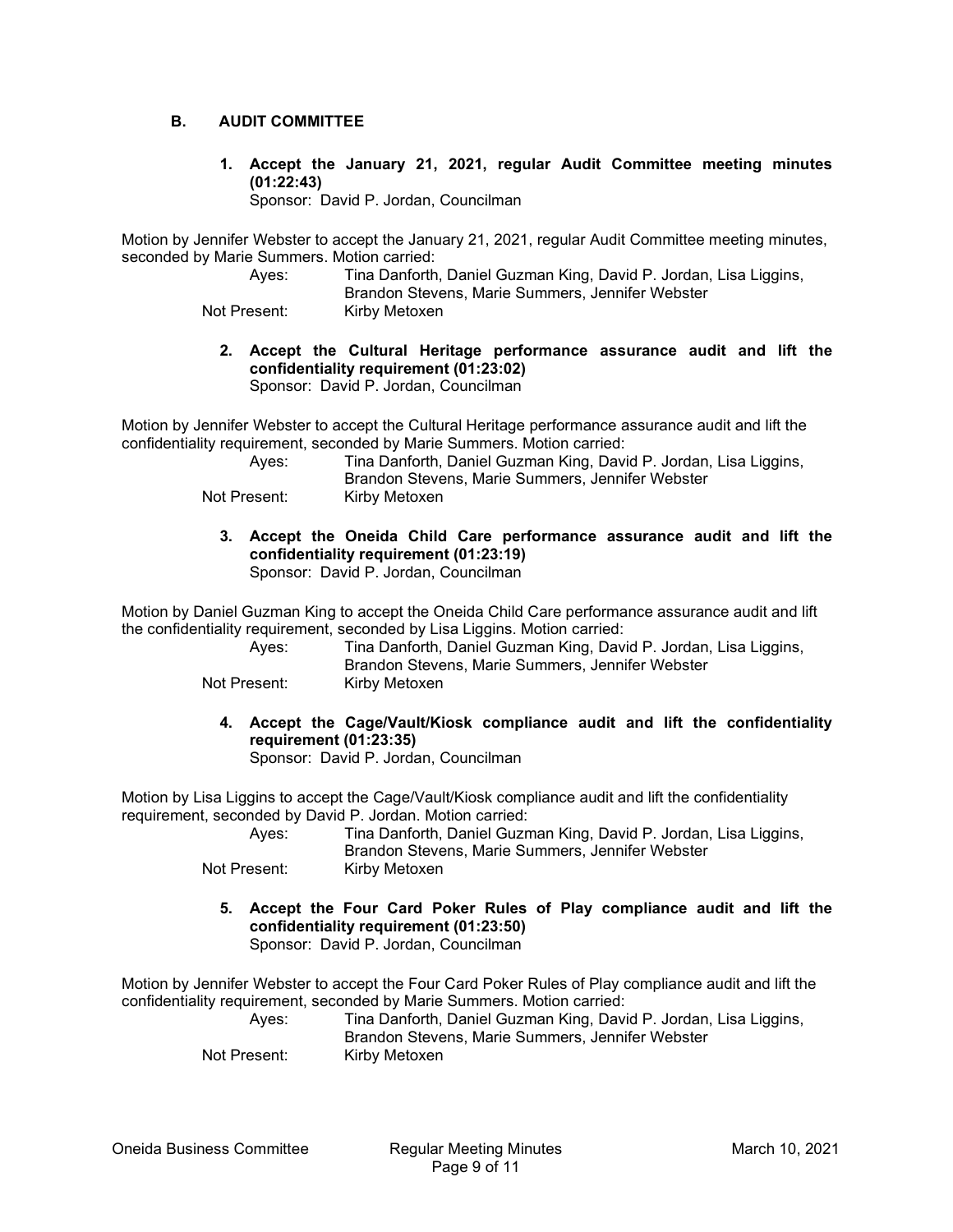# C. UNFINISHED BUSINESS

## 1. Review COVID-19 Paid Time SOP and determine next steps (01:24:25) Sponsor: Geraldine Danforth, Area Manager/Human Resources

Motion by Daniel Guzman King to support the COVID-19 Paid Time for vaccination initiative and the COVID-19 Paid Time for adverse side effects initiative to be retro-active to March 1, 2021, and accept the COVID-19 Paid Time SOP as information, seconded by Marie Summers. Motion carried:

 Ayes: Tina Danforth, Daniel Guzman King, David P. Jordan, Lisa Liggins, Brandon Stevens, Marie Summers, Jennifer Webster

Not Present: Kirby Metoxen

## 2. Review follow up regarding audit # 368 and determine next steps BCAR (01:24:54)

Sponsor: Geraldine Danforth, Area Manager/Human Resources

Motion by David P. Jordan to defer to the follow-up regarding audit #368 to the April 28, 2021, regular Business Committee meeting<sup>2</sup>, seconded by Marie Summers. Motion carried:

| Aves:        | Tina Danforth, Daniel Guzman King, David P. Jordan, Lisa Liggins, |
|--------------|-------------------------------------------------------------------|
|              | Brandon Stevens, Marie Summers, Jennifer Webster                  |
| Not Present: | Kirbv Metoxen                                                     |

## D. NEW BUSINESS

1. Enter e-poll results into the record regarding the approved contract - Sweet & Associates LLC - file #2021-0127 (01:25:14) Sponsor: Lisa Liggins, Secretary

Motion by Jennifer Webster to enter the e-poll results into the record regarding the approved contract for Sweet & Associates LLC - file #2021-0127, seconded by Marie Summers. Motion carried:

 Ayes: Tina Danforth, Daniel Guzman King, David P. Jordan, Lisa Liggins, Brandon Stevens, Marie Summers, Jennifer Webster

Not Present: Kirby Metoxen

 $^2$  This motion made in the meeting incorrectly identified the second regular Business Committee meeting of the month as April 24, 2021. The correct date is April 28, 2021.